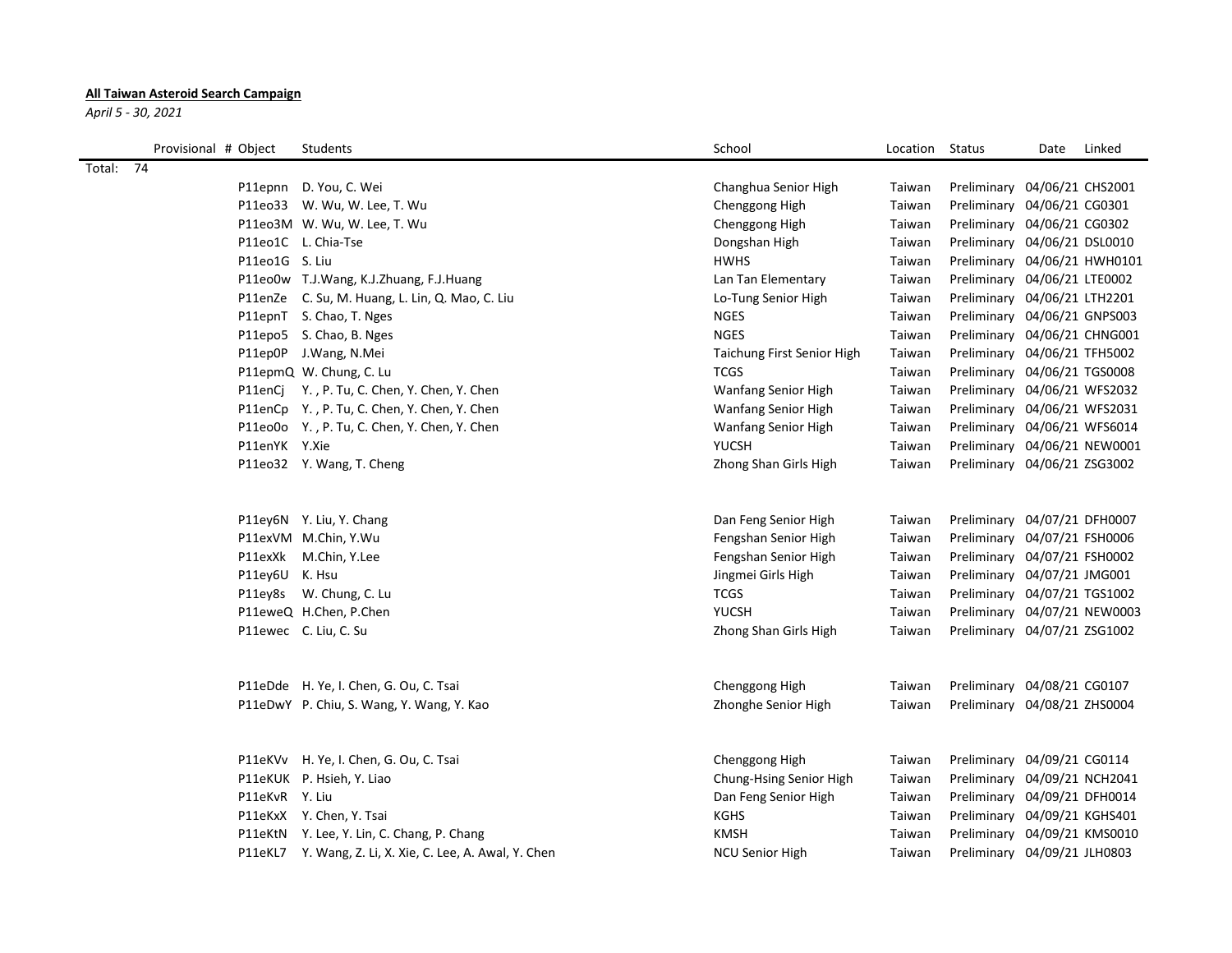| P11eKyV C.S.Kuo |                                                                              | NTNU Senior High           | Taiwan | Preliminary 04/09/21 HAC5006 |  |
|-----------------|------------------------------------------------------------------------------|----------------------------|--------|------------------------------|--|
| P11eKVV Y. Lin  |                                                                              | <b>Rueisiang High</b>      | Taiwan | Preliminary 04/09/21 RSS1503 |  |
| P11eKsf         | Y. Lee, Y. Tsai, C. Liu                                                      | Taichung First Senior High | Taiwan | Preliminary 04/09/21 TFH9004 |  |
| P11eKtP         | Y., P. Tu, C. Chen, Y. Chen, Y. Chen                                         | Wanfang Senior High        | Taiwan | Preliminary 04/09/21 WFS2015 |  |
|                 | P11eKvm Y. Tsao, T. Lee                                                      | Zhong Shan Girls High      | Taiwan | Preliminary 04/09/21 ZSG2002 |  |
|                 | P11eU4w H. Ye, I. Chen, G. Ou, C. Tsai                                       | Chenggong High             | Taiwan | Preliminary 04/10/21 CG0115  |  |
|                 | P11eU9f G. Ou, T. Wang, C. Tsai, T. Lung                                     | Chenggong High             | Taiwan | Preliminary 04/10/21 CG0203  |  |
|                 | P11eU5F A. Hsieh, M. Hsieh                                                   | Chung-Hsing Senior High    | Taiwan | Preliminary 04/10/21 NCH1090 |  |
|                 | P11eU6k A. Hsieh, M. Hsieh                                                   | Chung-Hsing Senior High    | Taiwan | Preliminary 04/10/21 NCH1084 |  |
|                 | P11eU53 K. Huang                                                             | <b>CYSH</b>                | Taiwan | Preliminary 04/10/21 CYS0004 |  |
| P11eU7G Y.Chen  |                                                                              | Feng Yuan Senior High      | Taiwan | Preliminary 04/10/21 FYH0001 |  |
|                 | P11eUvb M.Chin, Y.Lee                                                        | Fengshan Senior High       | Taiwan | Preliminary 04/10/21 FSH0007 |  |
| P11eU7n H. He   |                                                                              | <b>HWHS</b>                | Taiwan | Preliminary 04/10/21 HWH9906 |  |
|                 | P11eU8E C. Tsai, S. Chuang                                                   | KGHS                       | Taiwan | Preliminary 04/10/21 KGHS502 |  |
|                 | P11eUuk Y. Chen, P. Li                                                       | <b>KGHS</b>                | Taiwan | Preliminary 04/10/21 KGHS601 |  |
|                 | P11eU4o Y. Lee, Y. Lin, C. Chang, P. Chang                                   | KMSH                       | Taiwan | Preliminary 04/10/21 KMS0002 |  |
|                 | P11eU7o C. Su, C. Wu, L. Li, H. Chung                                        | Lo-Tung Senior High        | Taiwan | Preliminary 04/10/21 LTH1201 |  |
|                 | P11eUuS C. Su, P. Wu, R. Lu, H. Lin, Y. Luo                                  | Lo-Tung Senior High        | Taiwan | Preliminary 04/10/21 LTH1501 |  |
|                 | P11eU66 M. Shih, H. Chan, B. Wu, Y. Chen, W. Chen, C. Yang, H. Chang, S. Lin | <b>NCHU Senior High</b>    | Taiwan | Preliminary 04/10/21 SHC0502 |  |
|                 | P11eU7q Y. Wang, Y. Liu, Y. Chen, M. Lee, P. Chen                            | <b>NCU Senior High</b>     | Taiwan | Preliminary 04/10/21 JLH0804 |  |
|                 | P11eUjb Y. Wang, Y. Liu, Y. Chen, M. Lee, P. Chen                            | <b>NCU Senior High</b>     | Taiwan | Preliminary 04/10/21 JLH1203 |  |
|                 | P11eU5p S. Chao, D. Mon                                                      | <b>NGES</b>                | Taiwan | Preliminary 04/10/21 BELL005 |  |
|                 | P11eU7v S. Chao, H. Lin                                                      | <b>NGES</b>                | Taiwan | Preliminary 04/10/21 NIRO002 |  |
| P11eUaj         | S. Chao, M. Nges                                                             | <b>NGES</b>                | Taiwan | Preliminary 04/10/21 MEGA002 |  |
| P11eU3w C.S.Kuo |                                                                              | NTNU Senior High           | Taiwan | Preliminary 04/10/21 HAC2003 |  |
| P11eUg8 C.S.Kuo |                                                                              | NTNU Senior High           | Taiwan | Preliminary 04/10/21 HAC2002 |  |
| P11eU1S M. Kao  |                                                                              | <b>Rueisiang High</b>      | Taiwan | Preliminary 04/10/21 RSS2696 |  |
|                 | P11eU8Z Y., P. Tu, C. Chen, Y. Chen, Y. Chen                                 | Wanfang Senior High        | Taiwan | Preliminary 04/10/21 WFS6018 |  |
|                 | P11eUkU J.Chan, Y.Chan                                                       | <b>YUCSH</b>               | Taiwan | Preliminary 04/10/21 NEW0001 |  |
|                 | P11eU8B P. Chiu, S. Wang, Y. Wang, Y. Kao                                    | Zhonghe Senior High        | Taiwan | Preliminary 04/10/21 ZHS0006 |  |
| P11f36G         | P. Hsieh, Y. Liao                                                            | Chung-Hsing Senior High    | Taiwan | Preliminary 04/13/21 NCH2056 |  |
| P11f39p         | P. Hsieh, Y. Liao                                                            | Chung-Hsing Senior High    | Taiwan | Preliminary 04/13/21 NCH2065 |  |
| P11f37v         | K. Huang                                                                     | <b>CYSH</b>                | Taiwan | Preliminary 04/13/21 CYS0006 |  |
| P11f35r         | Y. Juan, K. Chen, Y. Liu                                                     | Dan Feng Senior High       | Taiwan | Preliminary 04/13/21 DFH0059 |  |
| P11f38l         | Y. Juan, K. Chen, Y. Liu                                                     | Dan Feng Senior High       | Taiwan | Preliminary 04/13/21 DFH0060 |  |
| P11f36X         | H. Yu-Hsi                                                                    | Dongshan High              | Taiwan | Preliminary 04/13/21 DSH0005 |  |
| P11f3Yp         | M.Chin, W.Lin                                                                | Fengshan Senior High       | Taiwan | Preliminary 04/13/21 FSH0003 |  |
| P11f377         | K. Hsu                                                                       | Jingmei Girls High         | Taiwan | Preliminary 04/13/21 JMG011  |  |